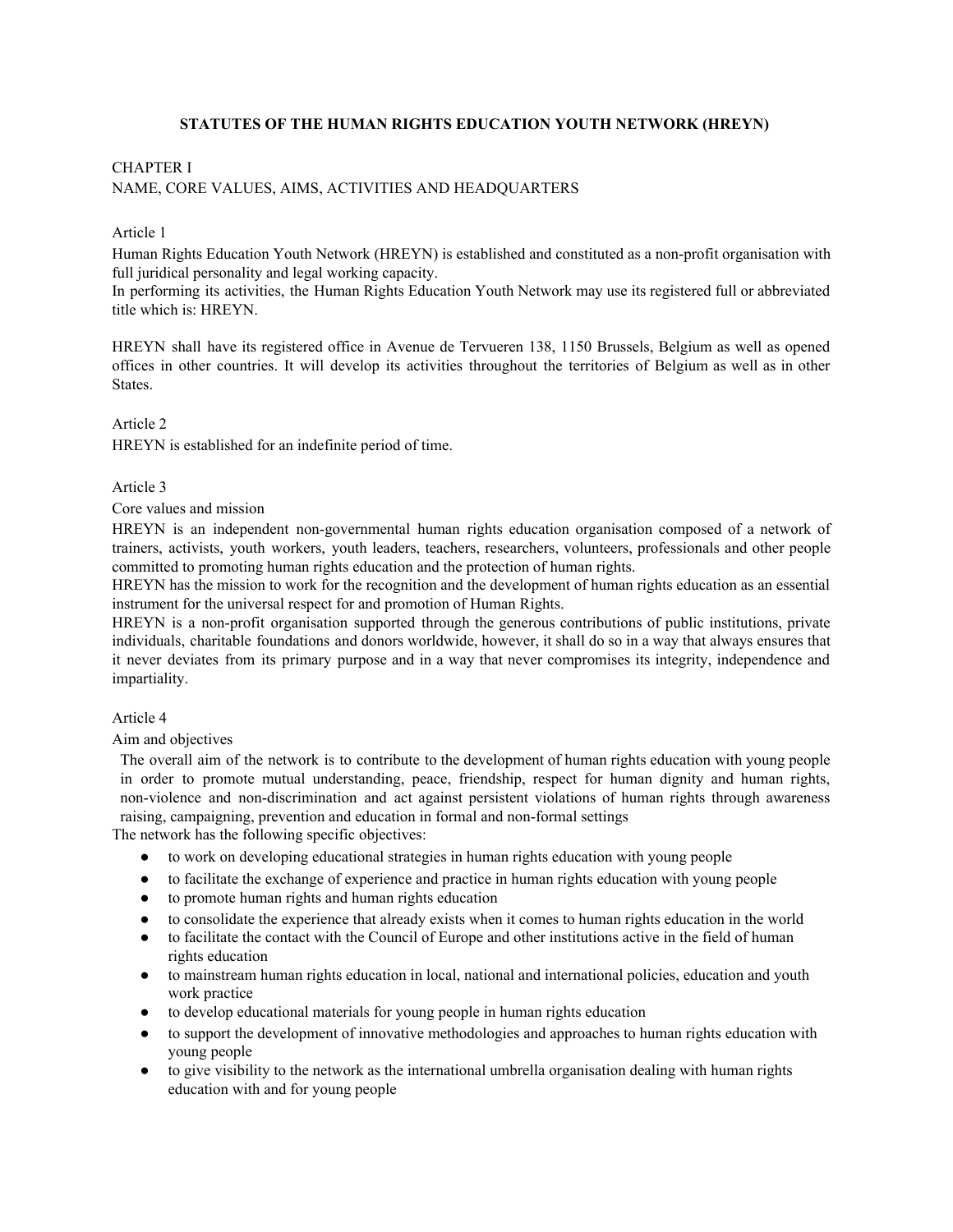For the fulfilment of these aims the following activities will be carried out trough:

- Informing the public about the Network activities;
- Developing approaches to human rights education;
- Developing new human rights education methodologies and methods;
- Organising educational activities and projects;
- Lobbying and advocating for human rights and human rights education;
- Running intercultural exchange programs and voluntary service through work of the Network members in different countries;
- Campaigning for human rights;
- Co-operating with other organisations, institutions and networks dealing with human rights and human rights education;
- Analysis and research (using appropriate scientific tools) including monitoring and assessment of needs in HRE in different countries according to ongoing changes in the world;
- Providing institutional support and support of different initiatives of youth NGO, doing human rights education, on all levels (local-national-international).

# CHAPTER II THE GENERAL ASSEMBLY

# Article 6

The General Assembly is the supreme organ of government of the HREYN and will be composed of all its members.

# Article 7

The General Assembly shall hold ordinary and extraordinary meetings. Ordinary meetings will be held once a year within the four months following the end of the budget year.

Extraordinary meetings will be held when the circumstances recommend so, as determined necessary by the Chairperson of the Board, upon agreement of the Board or when proposed by one tenth of the totality of its members.

# Article 8

The General Assembly meetings will be announced in a written document indicating the location, day and time of the meeting as well as the agenda. There shall be a deadline of at least thirty days between the announcement and the designated day of the General Assembly meeting at its first call. If a second meeting (second call) is eventually needed, the same announcement may indicate the date and time of the second meeting, however the second meeting shall not be held before one hour from the first one.

#### Article 9

The General Assembly, sitting in both ordinary and extraordinary sessions, will be constituted on first call only when at least one third of its members with a right to vote are present. The General Assembly will however be constituted on second call regardless of the number of members with a right to vote are present.

The General Assembly agreements will be adopted by a simple majority of its present or represented members if the number of positive votes is higher than the negative votes. Blank votes or abstentions will not be included in the counting.

A qualified majority of votes of at least two thirds of the present members shall be required in order to:

- Agree in creating a Federation of NGOs or joining an existing one.
- Dispose of or alienate any property part of the HREYN general resources.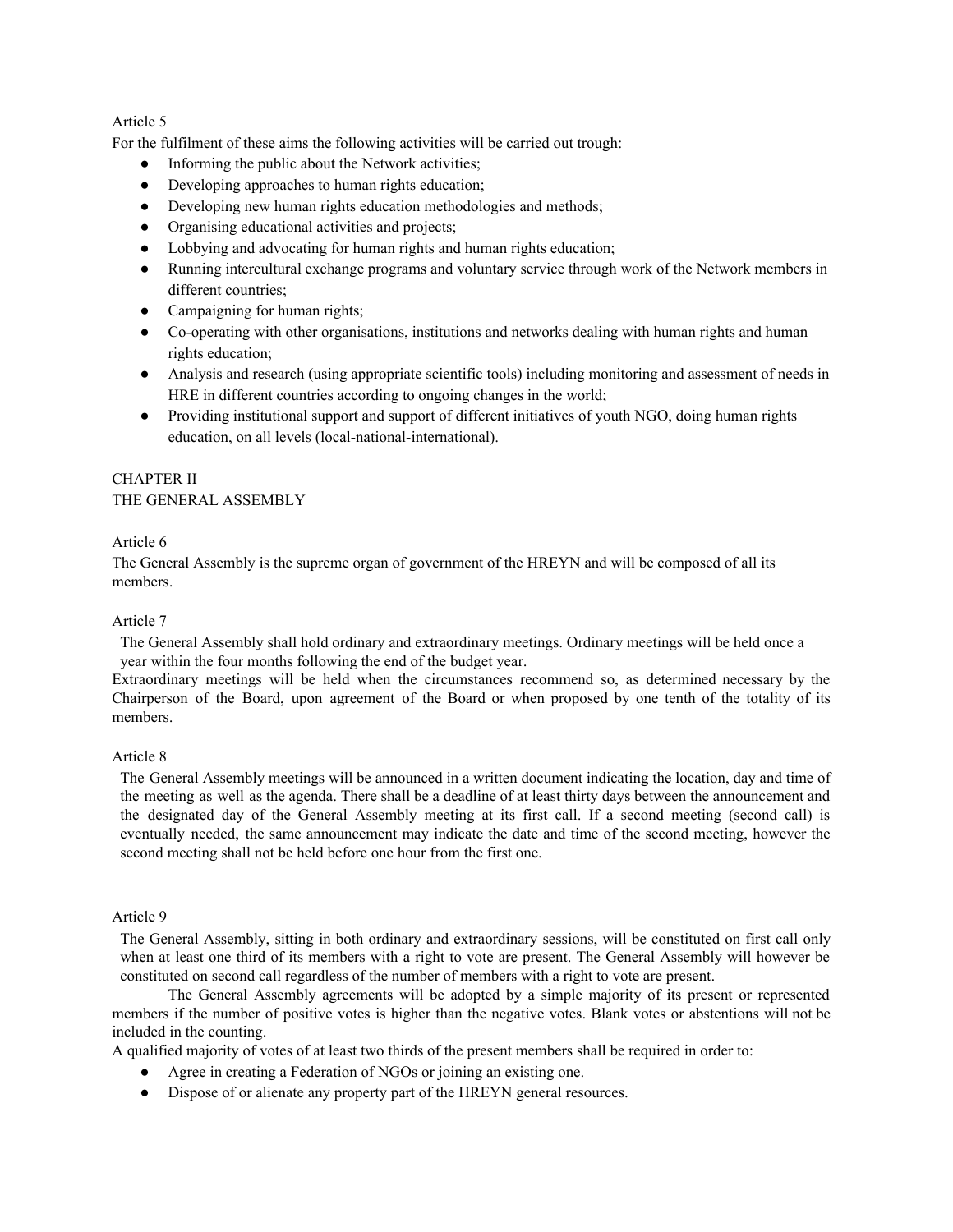- Accept amendments to the HREYN statutes.
- Agree on the strategic directions and action plan;
- Decide on and approve of the dissolution of the HREYN. Motion to dissolve the HREYN shall be communicated to the membership at least 30 days prior to the General Assembly meeting.

The following are the functions of the General Assembly in ordinary sessions:

- Approval when necessary of the Board management.
- Examination and approval of the Board proposals regarding the HREYN activities.
- Determination of the member's fees upon proposal of the Board.
- Any other competence that is not exclusive of the Extraordinary Assembly.

# Article 11

The following are the functions of the General Assembly in extra-ordinary sessions:

- Appointment of the members of the Board.
- Amending the statutes.
- Dissolution of the HREYN
- Dismissal of members upon proposal by the Board.
- Establishment of a Federation or integration in them.

# CHAPTER III THE BOARD

# Article 12

HREYN will be supervised by the Board composed of at least of a Chairperson, a Vice-Chairperson, and a General Secretary, who will perform such duties without payment or other benefit.

The Board shall be elected by the General Assembly in extraordinary session for a period of 2 years. The members of the Board can be re-elected for the next period of 2 years under condition that they can carry their function only in 2 consecutive periods.

When electing the board the General Assembly should make sure that gender and geographical balance are encouraged and respected and members of the board are elected without any discrimination on any ground.

The General Assembly can revoke any person sitting on the Board for good cause and in accordance with established procedures.

The person against whom revocation is sought shall have the right to request an oral hearing

# Article 13

Any member of the Board whose mandate has expired will temporarily continue in his/her position until formal acceptance by the successor. This period should not be longer than 6 months.

# Article 14

The Board will meet as many times as determined by its Chairperson or by initiative or petition of a simple majority of its members. It will be constituted when attended by a majority of its members and for their agreements to be valid they should be taken by majority of votes. In case of tie, the vote of the Chairperson will be of quality. The Board should meet at least once a year.

# Article 15

The primary role of the Board is to provide supervising to the executive organ of the HREYN as well as represent the HREYN. Unless the executive organ is appointed it has It has general competence for all activities related to the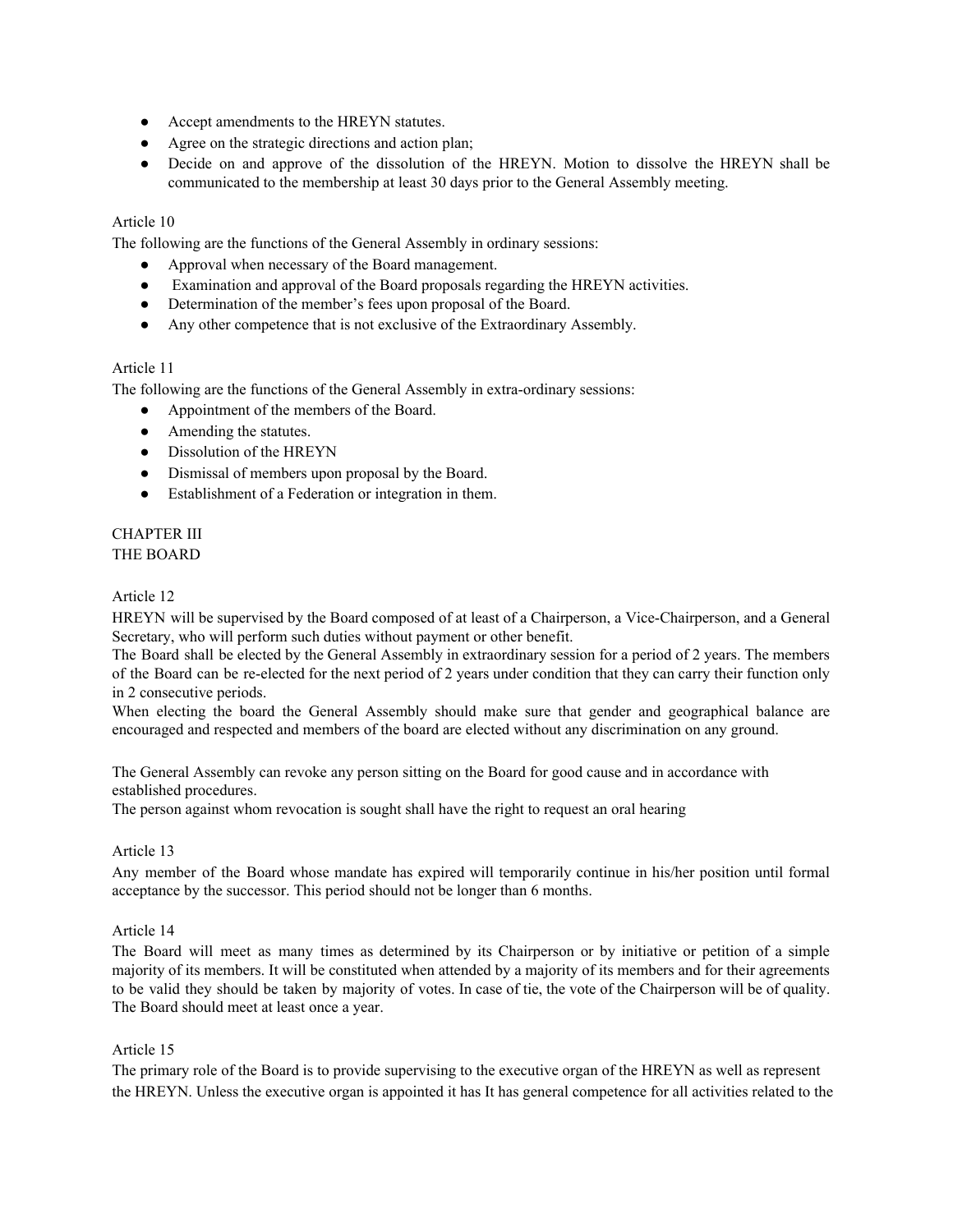functioning and aims of the HREYN unless previous authorisation by the General Assembly is required, as specified in this Statute or the By-laws.

The following are the functions of the Board:

- Reporting to the general assembly;
- Monitoring the implementation of the strategic directions and action plan, activities of the executive organ;
- Resolving the conflicts and disputes;
- Electing the board chair;
- Appointing the executive organ officer, vice-officer and the department heads if needed;
- Dismissing the executive organ officer and the department heads;
- Approving the budget and changes in budget.

# Article 16

The functions of the Chairperson shall be the following:

- To represent legally to the Association before all types of public or private agencies unless the executive officer is appointed;
- To call, chair and end the meetings and deliberations of both the General Assembly and the Board;
- To take disciplinary measures in consultation with the General Assembly;
- To approve the interim and final reports on the activities of the executive organ;
- To coordinate the committees within the board, to appoint the committee head and to terminate the committee;
- In case of tie, chair's vote is of quality.

# Article 17

The Vice-Chairperson will replace the Chairperson in their absence, for sickness or any other reason and will have the same functions when acting as Chairperson.

# Article 18

The General-Secretary shall be in charge of the administrative aspects of the HREYN. He/she will issue certificates, maintain the ICHR financial records and the members, files as well as keep the ICHR documentation and prepare official minutes of all meetings of the General Assembly. He/she shall be in charge of the presentation of the Annual Accountancy and shall be responsible for the fulfilment of the HREYN legal documentary duties.

# Article 19

The Committees within the board are established by the board chair and consists of one or more board members. The functions of the committees shall be to work on the specific areas, which support the network with the mission.

## CHAPTER IV EXECUTIVE ORGAN

# Article 20

Executive organ is comprised by one or more individuals and are appointed by the board and is in charge of execution of the strategic directions and action plans of the HREYN. Individuals in executive organ shall have no decision-making power over the board.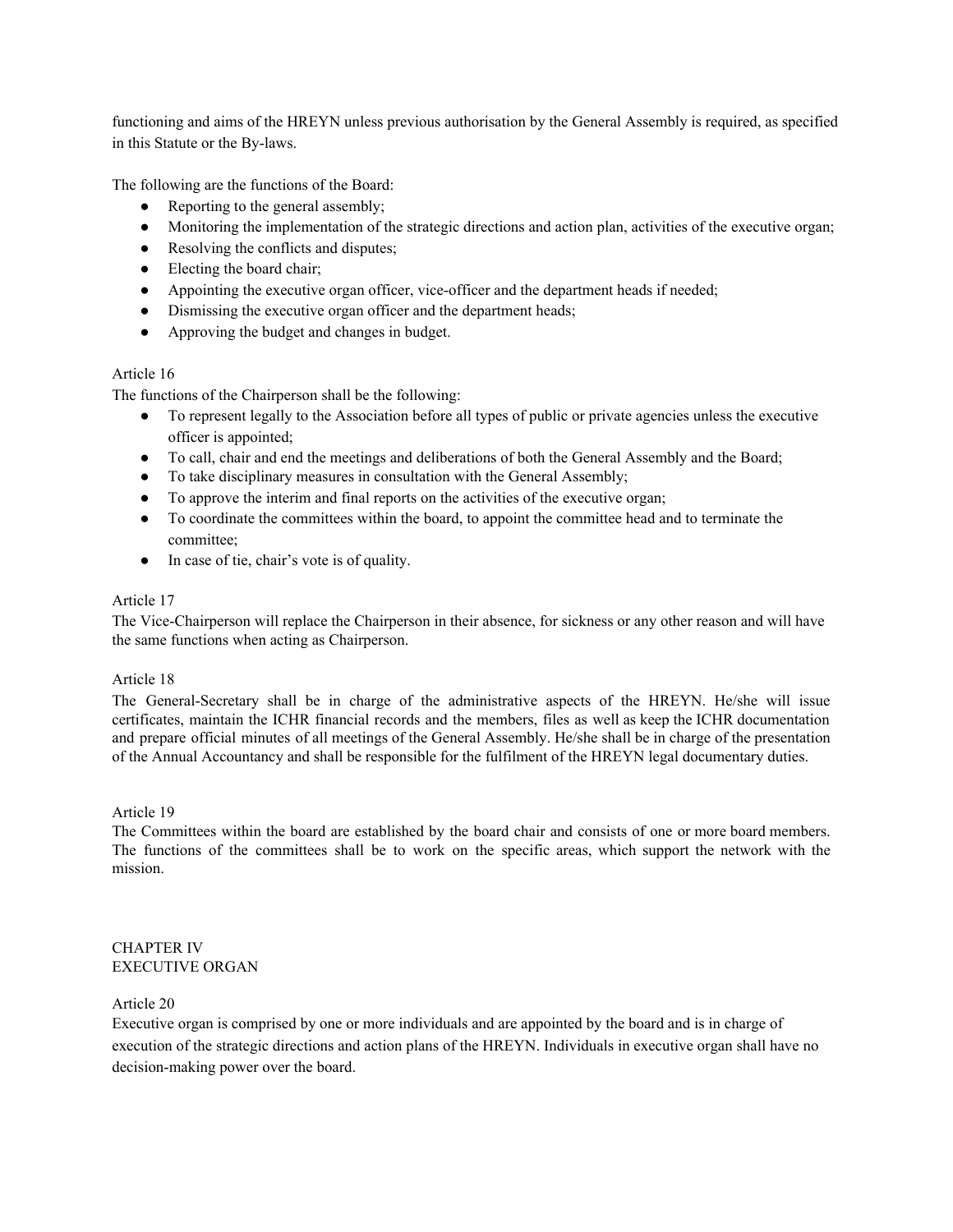The Executive organ is led by the Executive Officer, who is appointed by the board and the functions of which are:

- To execute the strategic plan;
- To report to the board;
- To initiate opening the departments;
- To recruit staff and volunteers:

# Article 22

The staff and volunteers within the executive organ can be chosen from the members of the HREYN by the Executive officer. Department heads and high managerial positions have to be appointed by the board. The function of staff and volunteers is:

- To support execution of the strategic plan;
- To report to the executive officer or department heads accordingly.

# Article 23

In the absence of the Executive Officer, Vice-Officer shall replace them and have the same functions as the acting Executive Officer.

## CHAPTER V MEMBERSHIP

# Article 24

Any individual with a genuine interest in the promotion and development of the HREYN aims and values may become a member of the HREYN with the consent of the Board and upon payment of the annual membership fee determined by General Assembly. Individual members shall also sign a membership declaration. Members can represent themselves or the organisations they are involved in.

# Article 25

The HREYN will be composed of the following members:

- Founding members are those who participated in the Act of Constitution of HREYN.
- Ordinary members are those who became members after the Act of Constitution of HREYN.
- Honorary members are those who due to their prestige or outstanding contribution to the development of HREYN aims and values deserve such status. Honorary members shall be appointed by the General Assembly.

# Article 26

Membership shall cease for the following reasons:

- 1. By voluntary resignation, when communicated in writing to the board
- 2. By non compliance with his/her economic duties, when a member fails to pay at least two periodic fees. All such cases should be treated on individual basis.
- 3. Upon the decision of the General Assembly following the proposal of the Board after removal for good cause in accordance with the established procedures.
- 4. Upon the decision of the General Assembly following the proposal of the Board after removal for failure to abide by HREYN statutory goals and principles as outlined in this statutes.

A member whose membership has been revoked in accordance with section 3. or 4. above shall have the right to make written representations in his defence to the Board.

# Article 27

The ordinary and founding members shall have the following rights: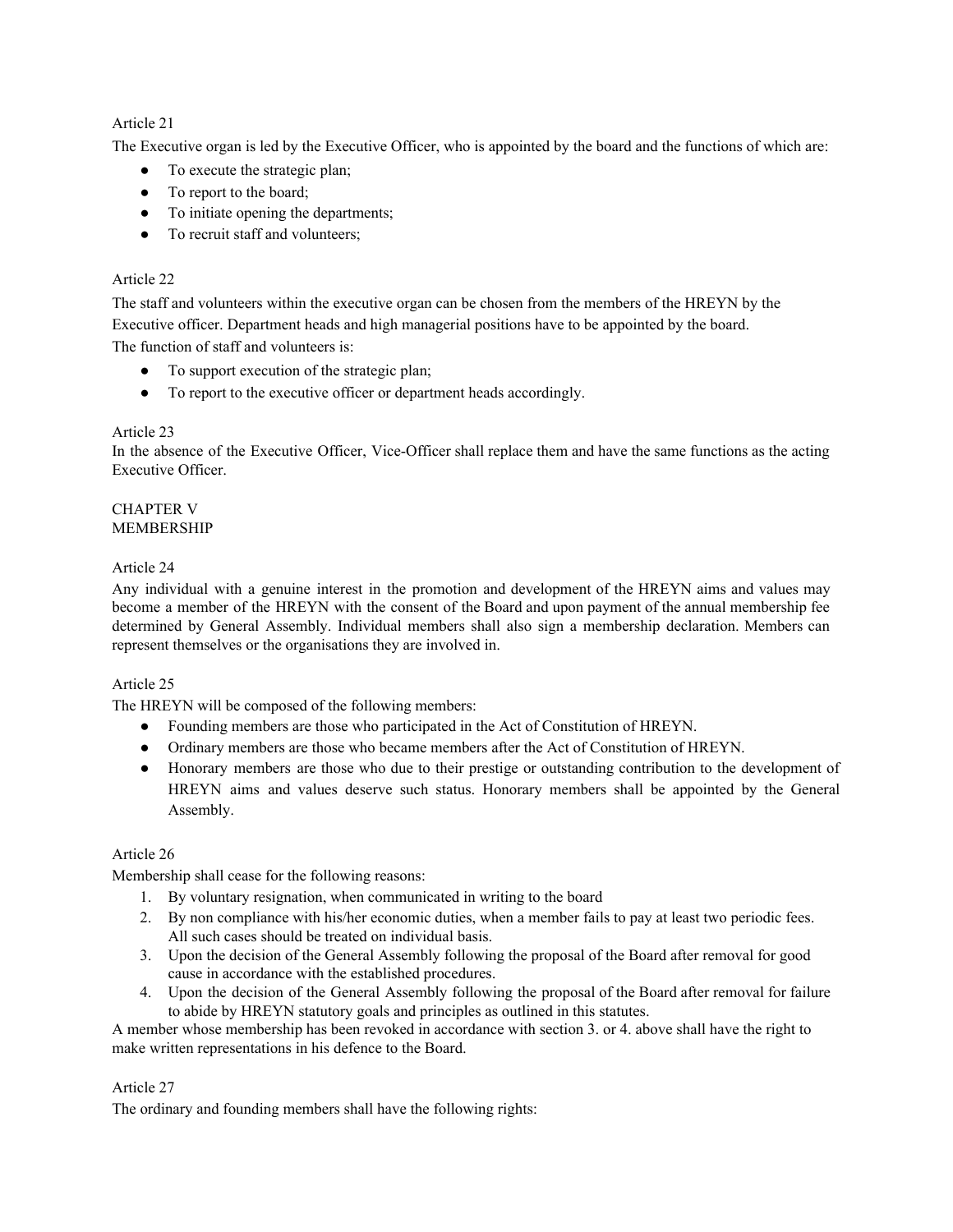- To participate in any of the HREYN activities related to its aims;
- To enjoy all the advantages and benefits that might derive from the HREYN.
- To participate in the General Assembly with voice and vote.
- To be electors and eligible members to the Board.
- To receive information regarding the agreements adopted by the organs of the HREYN.
- To make suggestions to the members of Board or in order to improve the accomplishment of HREYN aims.

The ordinary and founding members shall have the following duties:

- To abide by the present Statutes as well as the valid agreements of the General Assembly and the Board.
- To pay the periodic fees.
- To attend to the General Assembly meetings and other activities that may be organized.
- To fulfil the duties corresponding to their responsibilities within the HREYN.

## Article 29

Honorary members will have the same obligations as other members except those established in section 2. of the previous article. They may attend General Assembly meetings without the right to vote.

# CHAPTER VI INTERNATIONAL OFFICES

## Article 30

An office of the HREYN may be established in any country, state, territory or region with the consent of the General Assembly. In order to be recognised as such, the office shall:

- demonstrate its ability to develop and maintain the HREYN core values and aims;
- submit its Statute to the General Assembly for approval and register as an office with the Board on the decision of the General Assembly.

HREYN offices shall act in accordance with the core values and methods of the HREYN, as well as its working rules and guidelines.

Any dispute as to whether an office should be or remain affiliated to the HREYN shall be decided by the General Assembly.

# Article 31

Any dispute arising between an office of HREYN and HREYN head office shall be resolved through arbitration by a professional, independent arbitrator. If arbitration may not be reached, the Laws and Courts of Spain shall be competent.

# Article 32

Any office of HREYN established in accordance with Article 25 of this Statute shall be required to draft a Statute governing the functioning of the office in accordance with the Law of the country in which the office is established.

The Statute of the office of HREYN shall be verified by the HREYN Board.

In cases where a conflict arises between the HREYN Statutes and the applicable domestic law of the country in which the office is established, the latter shall prevail.

# CHAPTER VII DISSOLUTION